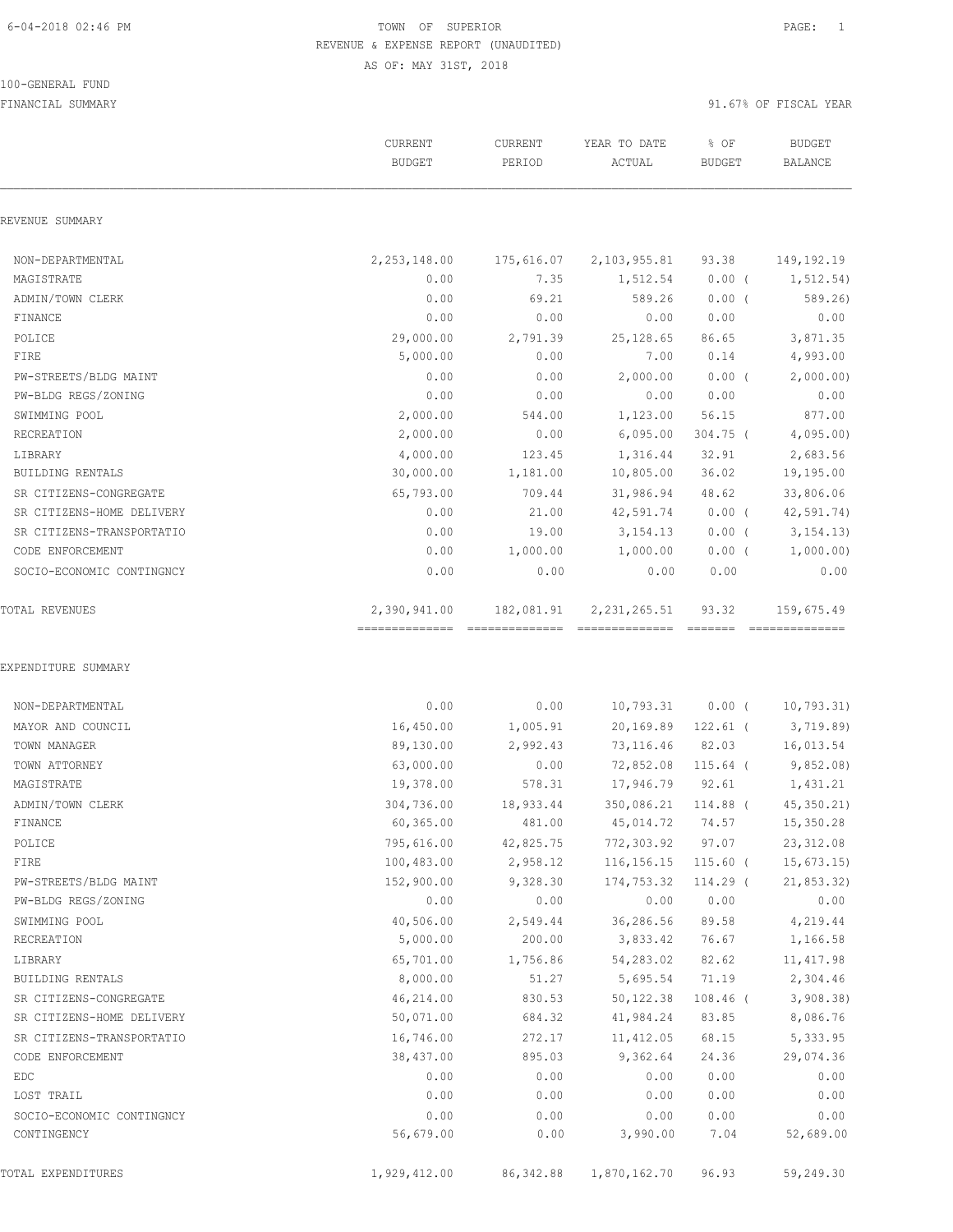| $\cdot$ $\cdot$<br>ı<br>. . |  |
|-----------------------------|--|
|-----------------------------|--|

# 100-GENERAL FUND

|                                    | CURRENT<br><b>BUDGET</b> | CURRENT<br>PERIOD | YEAR TO DATE<br>ACTUAL | % OF<br>BUDGET | BUDGET<br>BALANCE |
|------------------------------------|--------------------------|-------------------|------------------------|----------------|-------------------|
|                                    |                          |                   |                        |                |                   |
| REVENUES OVER/(UNDER) EXPENDITURES | 461,529.00               | 95,739.03         | 361,102.81             |                | 100,426.19        |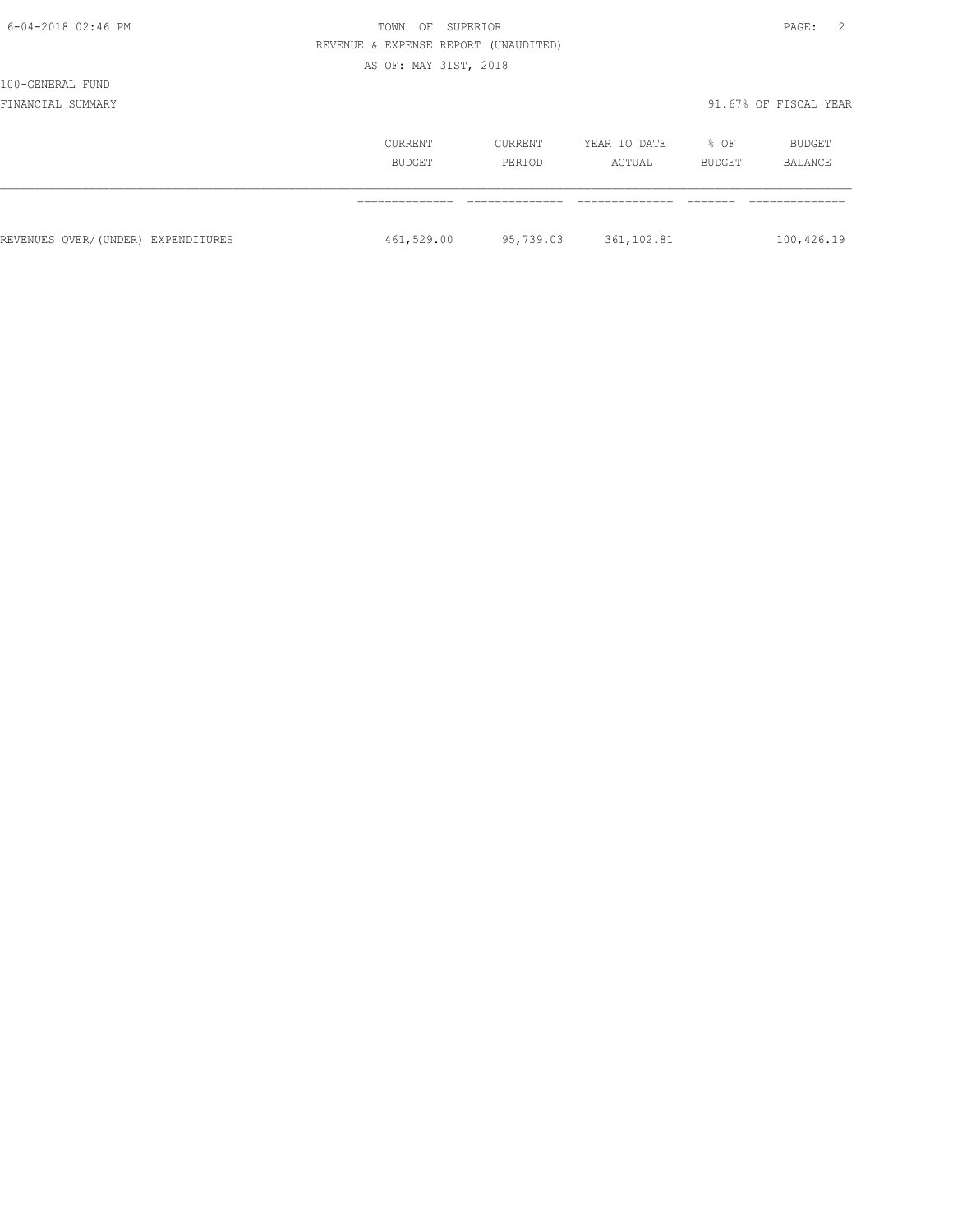200-REFUSE SERVICE

|                                    | CURRENT<br><b>BUDGET</b>   | CURRENT<br>PERIOD | YEAR TO DATE<br>ACTUAL                    | % OF<br><b>BUDGET</b> | <b>BUDGET</b><br><b>BALANCE</b> |
|------------------------------------|----------------------------|-------------------|-------------------------------------------|-----------------------|---------------------------------|
| REVENUE SUMMARY                    |                            |                   |                                           |                       |                                 |
| NON-DEPARTMENTAL                   | 10,000.00                  |                   | 480.00 (2,771.50) 27.72- 12,771.50        |                       |                                 |
| TOTAL REVENUES                     | 10,000.00                  | 480.00 (          |                                           |                       | 2,771.50) 27.72- 12,771.50      |
| EXPENDITURE SUMMARY                |                            |                   |                                           |                       |                                 |
| NON-DEPARTMENTAL                   | 112,630.00                 |                   | 4,235.37 121,954.49 108.28 (9,324.49)     |                       |                                 |
| TOTAL EXPENDITURES                 |                            |                   | $112,630.00$ 4,235.37 121,954.49 108.28 ( |                       | 9,324.49                        |
| REVENUES OVER/(UNDER) EXPENDITURES | ==============<br>$\left($ |                   | $102,630.00$ ( 3,755.37) ( 124,725.99)    |                       | 22,095.99                       |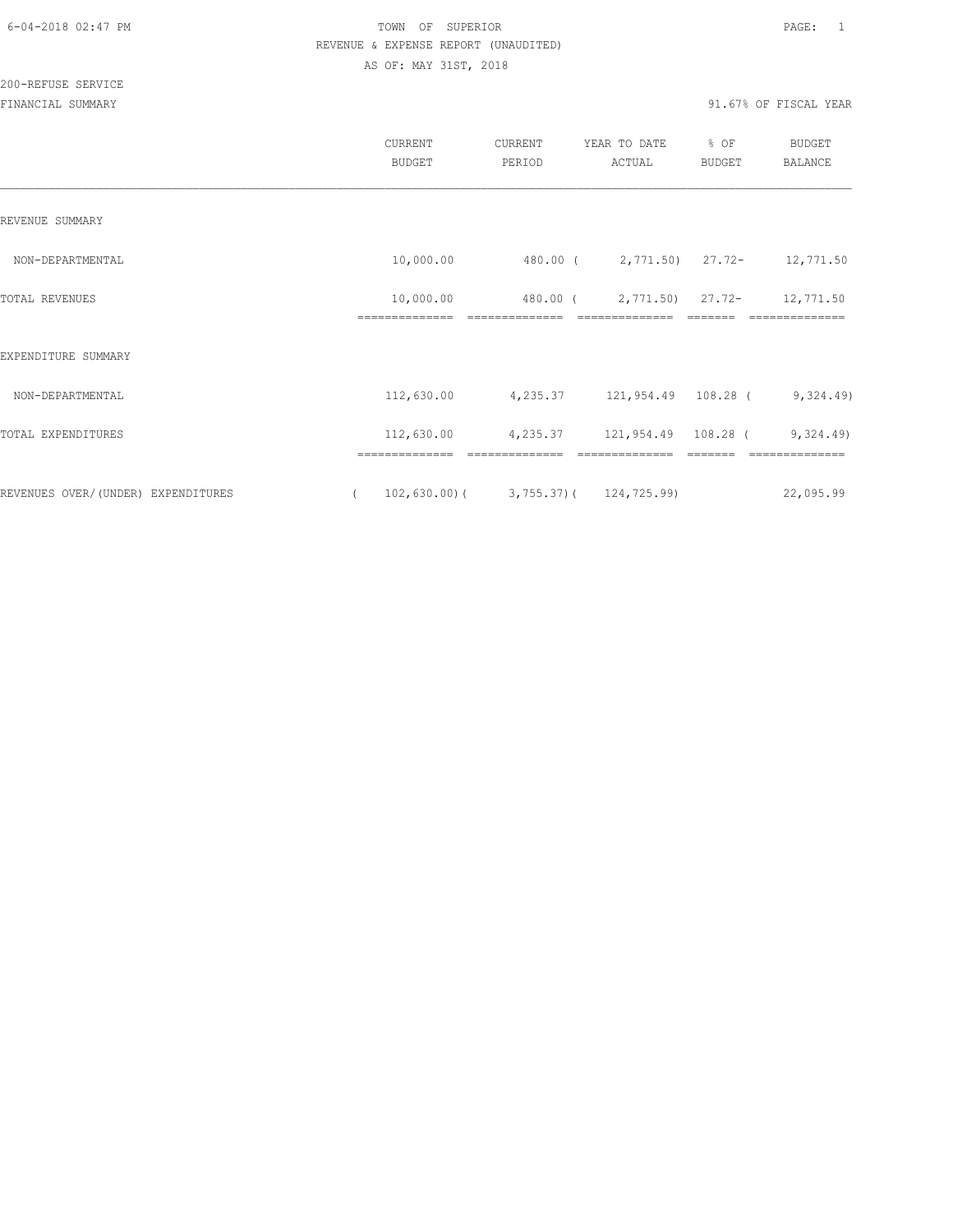#### 210-SEWER

|                                    | CURRENT<br><b>BUDGET</b>                | CURRENT<br>PERIOD                       | YEAR TO DATE<br>ACTUAL       | % OF<br><b>BUDGET</b> | <b>BUDGET</b><br><b>BALANCE</b> |
|------------------------------------|-----------------------------------------|-----------------------------------------|------------------------------|-----------------------|---------------------------------|
| REVENUE SUMMARY                    |                                         |                                         |                              |                       |                                 |
| NON-DEPARTMENTAL                   | 400,000.00                              | 30,907.85                               | 277,610.82                   | 69.40                 | 122,389.18                      |
| TOTAL REVENUES                     | 400,000.00<br>==============            | 30,907.85<br>==============             | 277,610.82<br>============== | 69.40                 | 122,389.18<br>==============    |
| EXPENDITURE SUMMARY                |                                         |                                         |                              |                       |                                 |
| NON-DEPARTMENTAL                   | 459,866.00                              | 10,934.29                               | 296,001.30 64.37             |                       | 163,864.70                      |
| TOTAL EXPENDITURES                 | 459,866.00                              | 10,934.29                               | 296,001.30                   | 64.37                 | 163,864.70                      |
| REVENUES OVER/(UNDER) EXPENDITURES | ==============<br>59,866.00<br>$\left($ | ==============<br>19,973.56 (18,390.48) | ==============               | $\left($              | ==============<br>41, 475.52)   |
|                                    |                                         |                                         |                              |                       |                                 |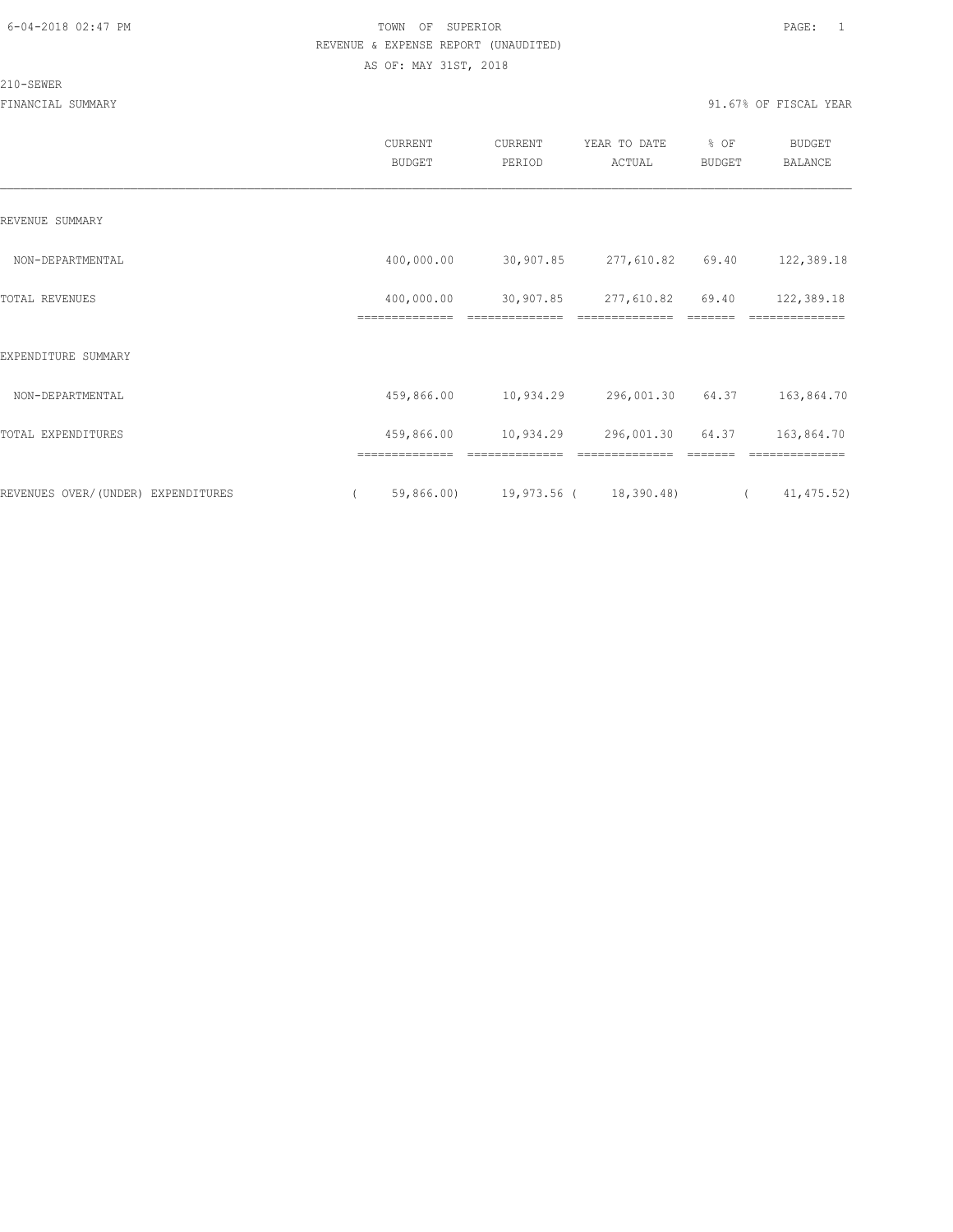#### 220-AMBULANCE

|                                    | <b>CURRENT</b><br><b>BUDGET</b> | CURRENT<br>PERIOD                           | YEAR TO DATE<br>ACTUAL | % OF<br><b>BUDGET</b> | <b>BUDGET</b><br>BALANCE  |
|------------------------------------|---------------------------------|---------------------------------------------|------------------------|-----------------------|---------------------------|
| REVENUE SUMMARY                    |                                 |                                             |                        |                       |                           |
| NON-DEPARTMENTAL                   | 340,000.00                      | 50.00                                       | 285,677.41 84.02       |                       | 54,322.59                 |
| TOTAL REVENUES                     | 340,000.00<br>==============    | 50.00                                       | 285,677.41             | 84.02                 | 54,322.59                 |
| EXPENDITURE SUMMARY                |                                 |                                             |                        |                       |                           |
| NON-DEPARTMENTAL                   | 394,400.00                      | 13,162.78                                   | 318,504.28             | 80.76                 | 75,895.72                 |
| TOTAL EXPENDITURES                 | 394,400.00                      | 13,162.78                                   | 318,504.28             | 80.76                 | 75,895.72                 |
|                                    |                                 |                                             |                        |                       |                           |
| REVENUES OVER/(UNDER) EXPENDITURES | $\left($                        | $54,400.00$ ( $13,112.78$ ) ( $32,826.87$ ) |                        |                       | 21, 573.13)<br>$\sqrt{2}$ |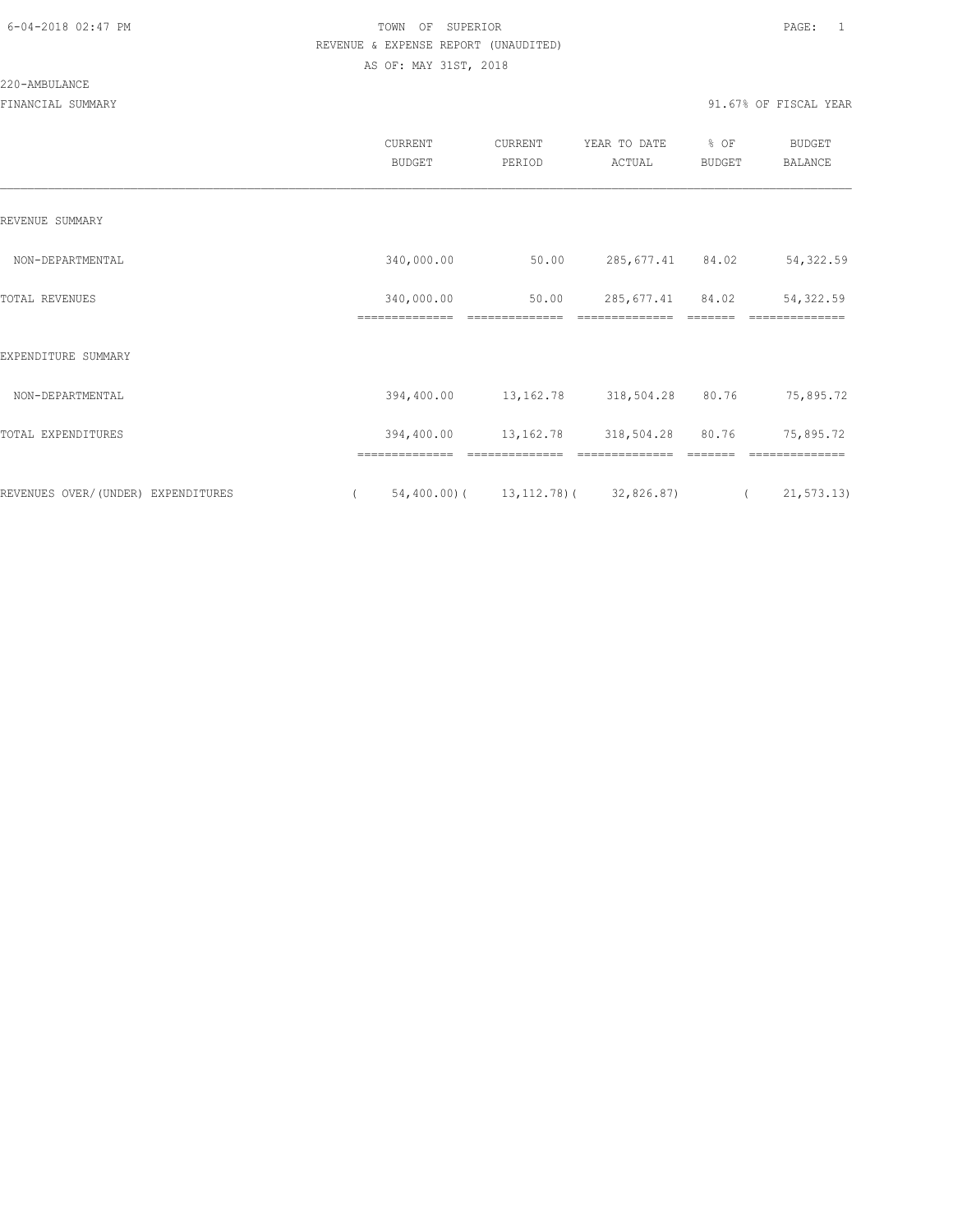### 230-CEMETARY

|                                     | CURRENT<br>BUDGET | CURRENT<br>PERIOD | YEAR TO DATE<br>ACTUAL | % OF<br><b>BUDGET</b> | <b>BUDGET</b><br>BALANCE |
|-------------------------------------|-------------------|-------------------|------------------------|-----------------------|--------------------------|
| REVENUE SUMMARY                     |                   |                   |                        |                       |                          |
| NON-DEPARTMENTAL                    | 25,000.00         | 800.00            | 21,035.00 84.14        |                       | 3,965.00                 |
| TOTAL REVENUES                      | 25,000.00         | 800.00            | 21,035.00              | 84.14                 | 3,965.00                 |
| EXPENDITURE SUMMARY                 |                   |                   |                        |                       |                          |
| NON-DEPARTMENTAL                    | 19,633.00         | 443.10            | 15,264.78 77.75        |                       | 4,368.22                 |
| TOTAL EXPENDITURES                  | 19,633.00         | 443.10            | 15,264.78              | 77.75                 | 4,368.22                 |
|                                     |                   |                   |                        |                       |                          |
| REVENUES OVER/ (UNDER) EXPENDITURES | 5,367.00          | 356.90            | 5,770.22               |                       | 403.22)                  |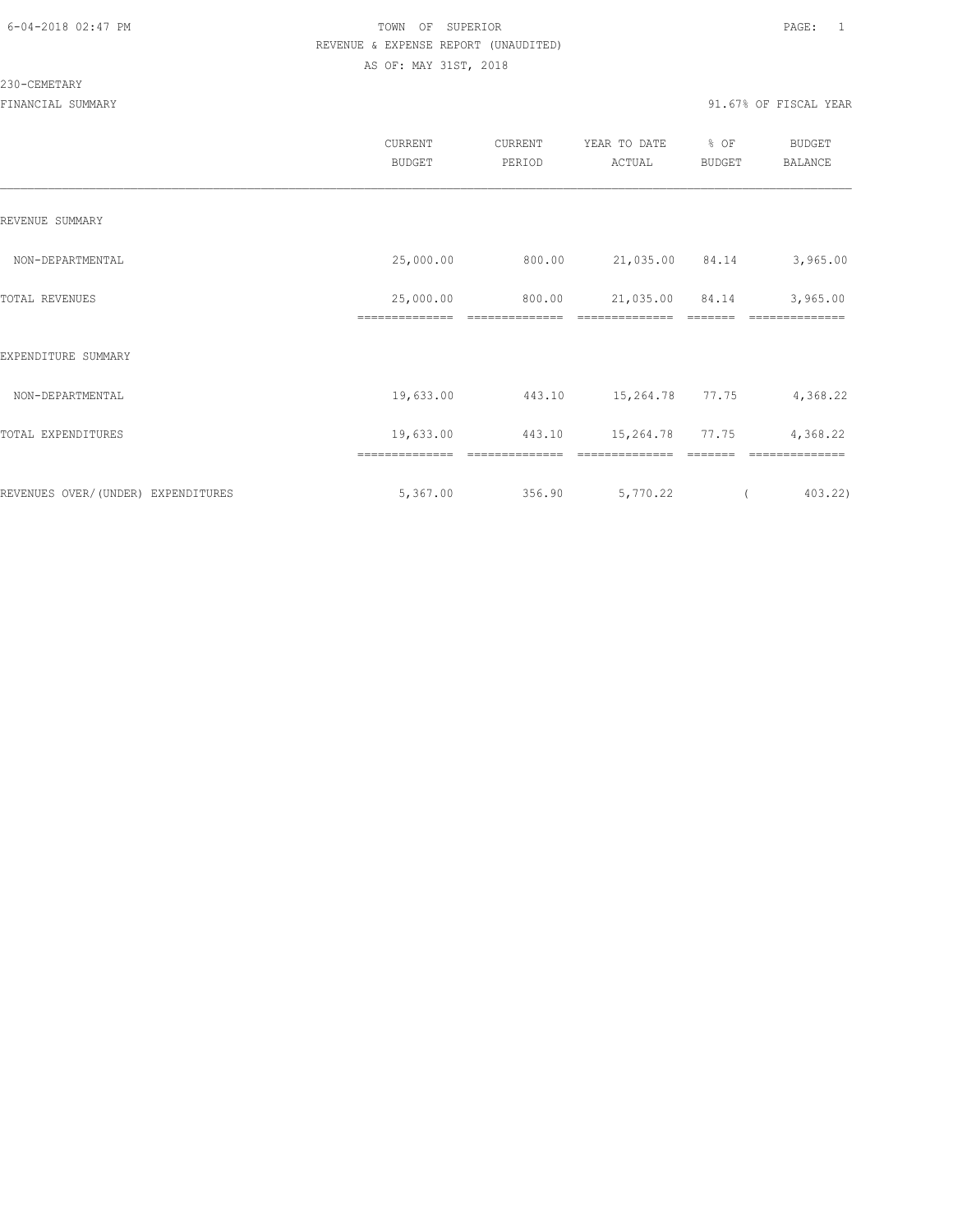# 300-HIGHWAY USERS REVENUE

|                                    | CURRENT<br>BUDGET | CURRENT<br>PERIOD                  | YEAR TO DATE<br>ACTUAL | % OF<br>BUDGET | <b>BUDGET</b><br>BALANCE |
|------------------------------------|-------------------|------------------------------------|------------------------|----------------|--------------------------|
| REVENUE SUMMARY                    |                   |                                    |                        |                |                          |
| NON-DEPARTMENTAL                   | 220,326.00        | 22, 182. 29 212, 317. 24 96. 37    |                        |                | 8,008.76                 |
| <b>TOTAL REVENUES</b>              | 220,326.00        | 22,182.29                          | 212,317.24             | 96.37          | 8,008.76                 |
| EXPENDITURE SUMMARY                |                   |                                    |                        |                |                          |
| NON-DEPARTMENTAL                   | 257,305.00        | 15,609.73 226,841.17 88.16         |                        |                | 30,463.83                |
| TOTAL EXPENDITURES                 | 257,305.00        | 15,609.73                          | 226,841.17 88.16       |                | 30,463.83                |
| REVENUES OVER/(UNDER) EXPENDITURES | $\sqrt{2}$        | 36,979.00) 6,572.56 ( 14,523.93) ( |                        |                | 22,455.07)               |
|                                    |                   |                                    |                        |                |                          |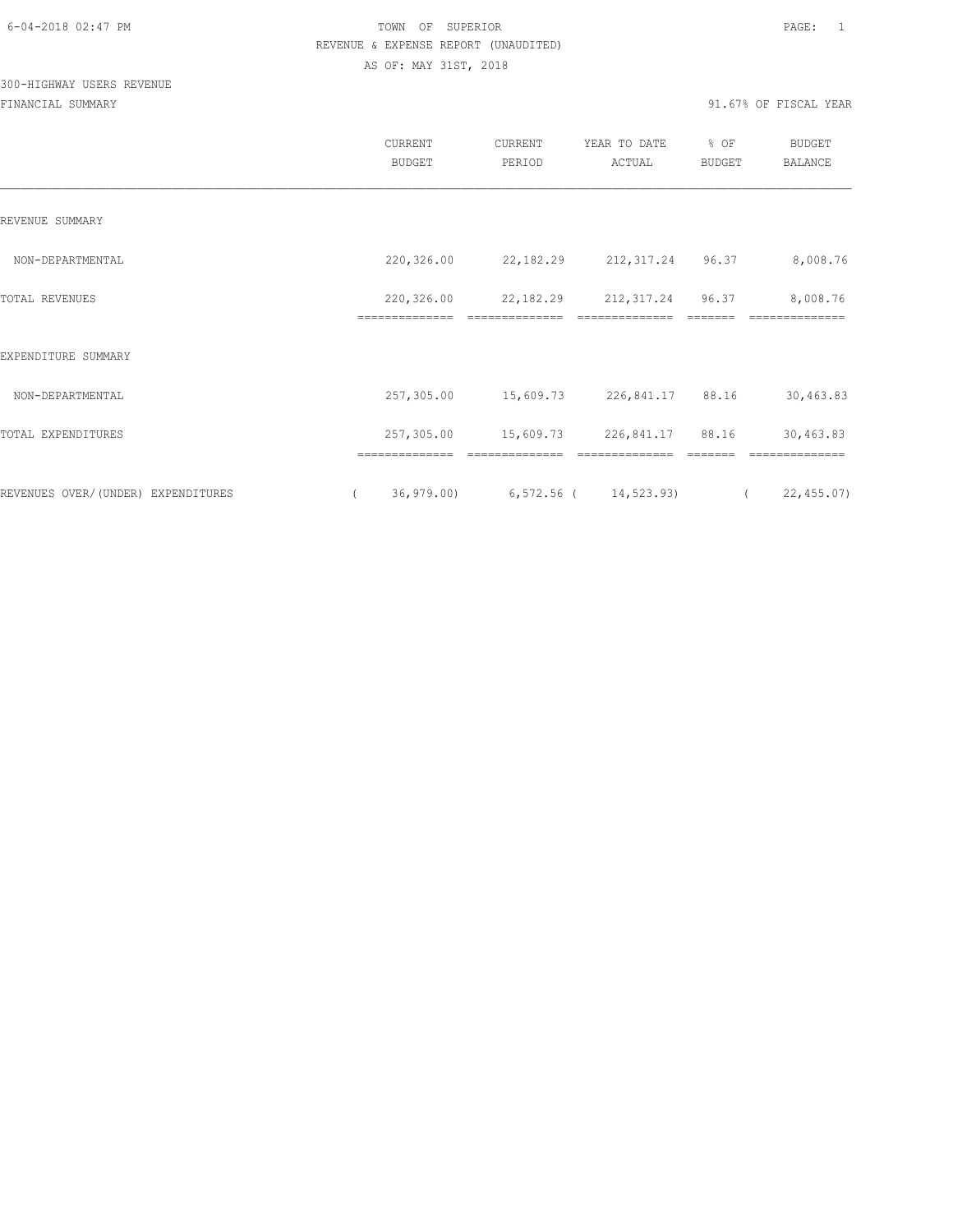310-EXCISE TAX

|                                    | CURRENT<br><b>BUDGET</b>     | CURRENT<br>PERIOD | YEAR TO DATE<br>ACTUAL | % OF<br>BUDGET | <b>BUDGET</b><br>BALANCE   |
|------------------------------------|------------------------------|-------------------|------------------------|----------------|----------------------------|
| REVENUE SUMMARY                    |                              |                   |                        |                |                            |
| NON-DEPARTMENTAL                   | 356,962.00                   | 348,326.27        | 348,326.27             | 97.58          | 8,635.73                   |
| TOTAL REVENUES                     | 356,962.00<br>============== | 348,326.27        | 348, 326. 27 97. 58    |                | 8,635.73<br>============== |
| EXPENDITURE SUMMARY                |                              |                   |                        |                |                            |
| NON-DEPARTMENTAL                   | 569,983.00                   | 25,853.22         | 415,322.65             | 72.87          | 154,660.35                 |
| TOTAL EXPENDITURES                 | 569,983.00                   | 25,853.22         | 415, 322.65            | 72.87          | 154,660.35                 |
| REVENUES OVER/(UNDER) EXPENDITURES | --------------<br>213,021.00 | 322,473.05 (      | 66,996.38)             |                | 146,024.62)                |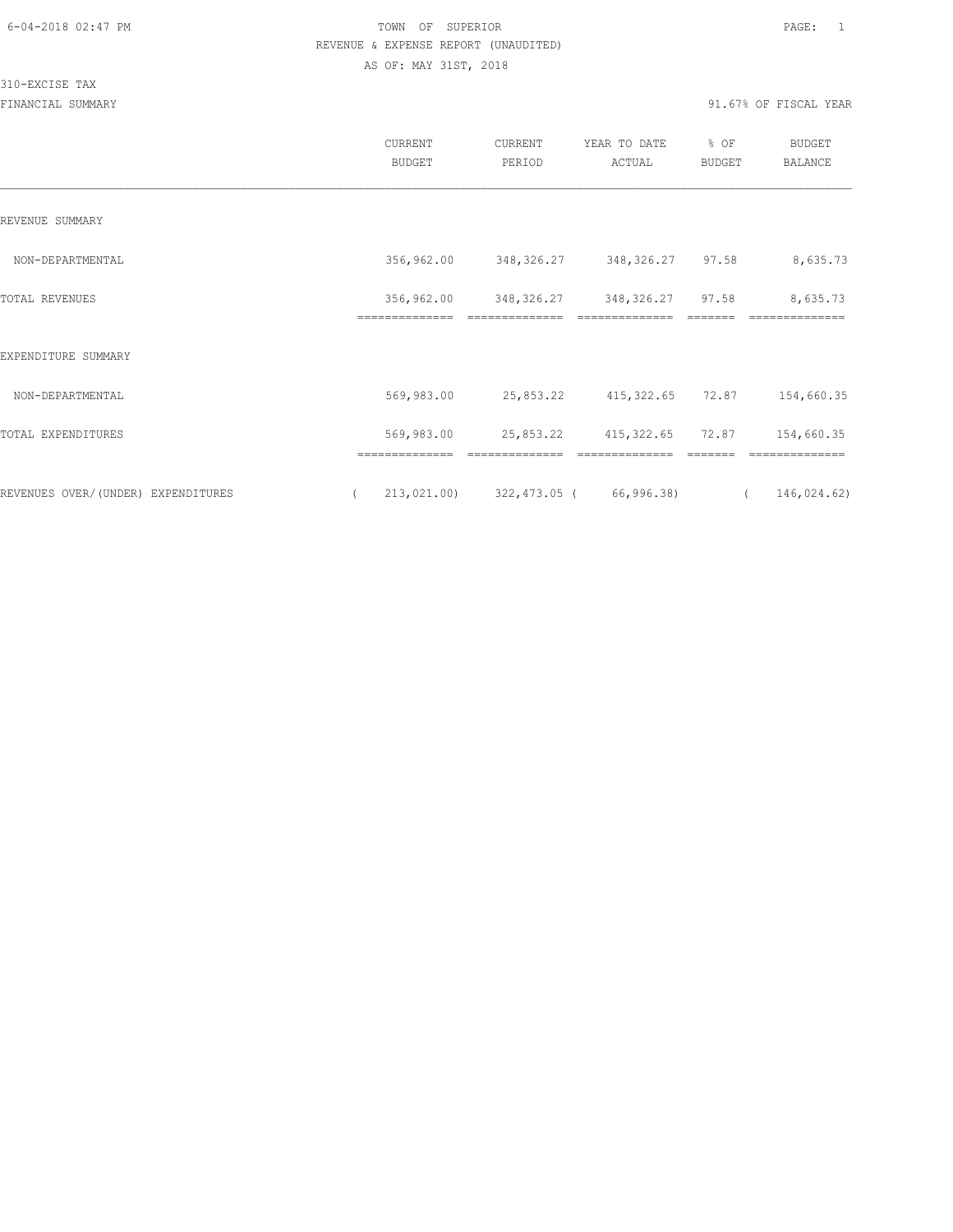# 320-LOCAL TRANS ASSISTANCE

|                                    | CURRENT<br><b>BUDGET</b> | <b>CURRENT</b><br>PERIOD | YEAR TO DATE<br>ACTUAL | % OF<br><b>BUDGET</b> | <b>BUDGET</b><br><b>BALANCE</b> |
|------------------------------------|--------------------------|--------------------------|------------------------|-----------------------|---------------------------------|
| REVENUE SUMMARY                    |                          |                          |                        |                       |                                 |
| NON-DEPARTMENTAL                   | 0.00                     | 0.00                     | 0.00                   | 0.00                  | 0.00                            |
| TOTAL REVENUES                     | 0.00                     | 0.00                     | 0.00                   | 0.00                  | 0.00                            |
| EXPENDITURE SUMMARY                |                          |                          |                        |                       |                                 |
| NON-DEPARTMENTAL                   | 0.00                     | 0.00                     | 0.00                   | 0.00                  | 0.00                            |
| TOTAL EXPENDITURES                 | 0.00                     | 0.00                     | 0.00                   | 0.00                  | 0.00                            |
| REVENUES OVER/(UNDER) EXPENDITURES | 0.00                     | 0.00                     | 0.00                   |                       | =======<br>0.00                 |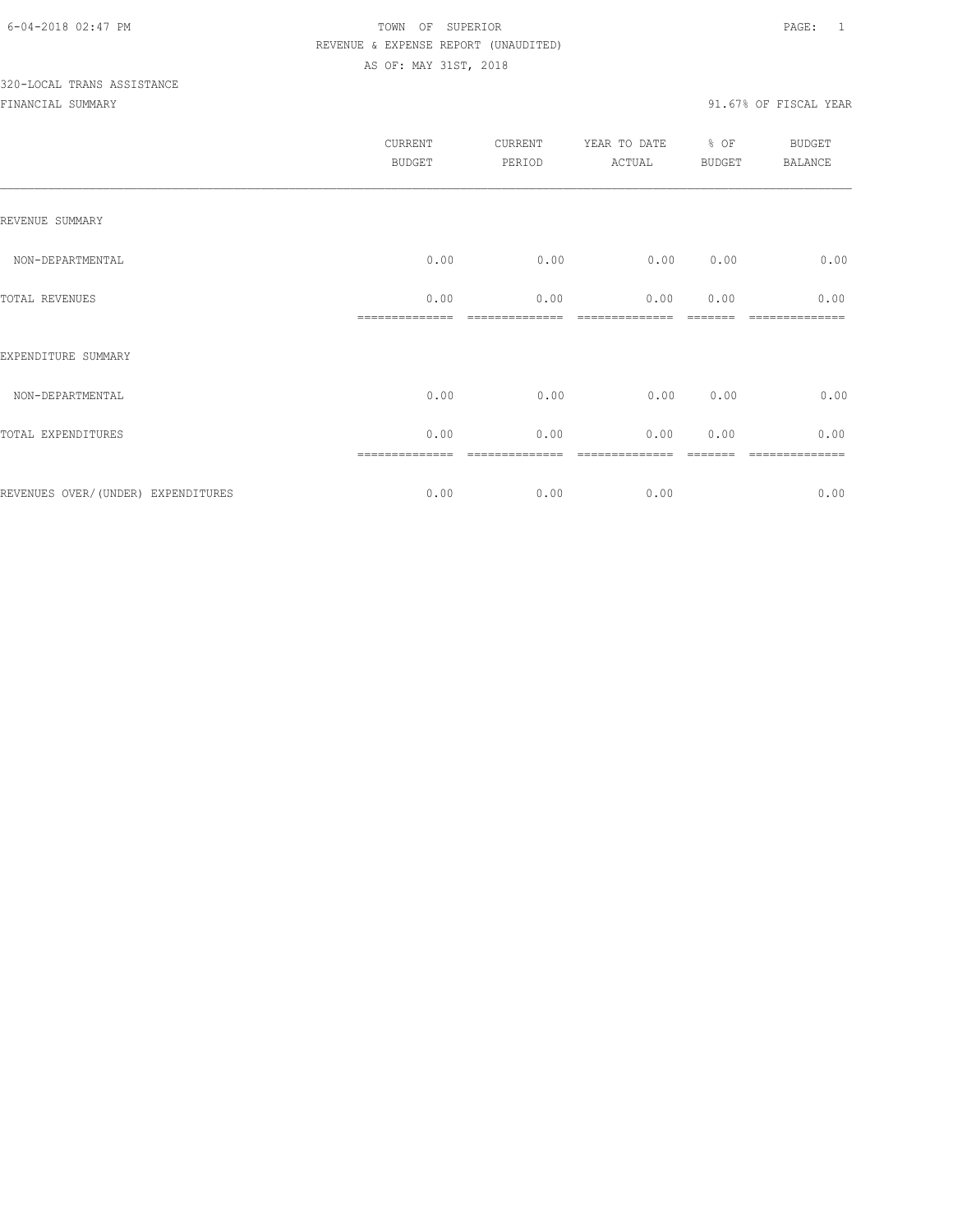|                                    | <b>CURRENT</b><br><b>BUDGET</b> | CURRENT<br>PERIOD | YEAR TO DATE<br>ACTUAL | % OF<br>BUDGET | BUDGET<br><b>BALANCE</b> |
|------------------------------------|---------------------------------|-------------------|------------------------|----------------|--------------------------|
| REVENUE SUMMARY                    |                                 |                   |                        |                |                          |
| NON-DEPARTMENTAL                   | 0.00                            | 0.00              | 0.00                   | 0.00           | 0.00                     |
| TOTAL REVENUES                     | 0.00                            | 0.00              | 0.00                   | 0.00           | 0.00                     |
| EXPENDITURE SUMMARY                |                                 |                   |                        |                |                          |
| NON-DEPARTMENTAL                   | 0.00                            | 0.00              | 0.00                   | 0.00           | 0.00                     |
| TOTAL EXPENDITURES                 | 0.00                            | 0.00              | 0.00                   | 0.00           | 0.00                     |
| REVENUES OVER/(UNDER) EXPENDITURES | 0.00                            | 0.00              | 0.00                   |                | =======<br>0.00          |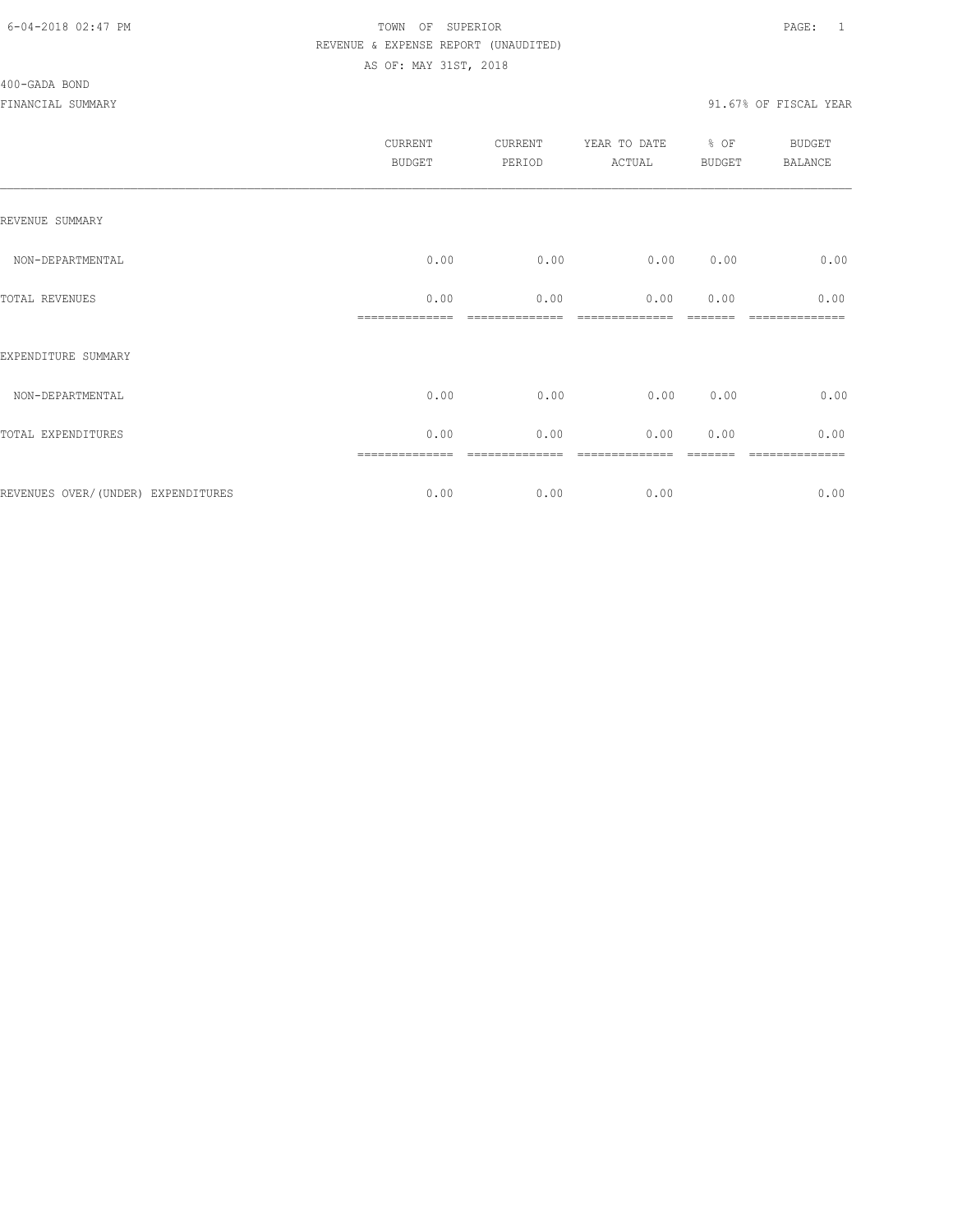#### 410-MPC BOND

|                                    | <b>CURRENT</b><br><b>BUDGET</b> | <b>CURRENT</b><br>PERIOD | YEAR TO DATE<br>ACTUAL | % OF<br><b>BUDGET</b> | BUDGET<br><b>BALANCE</b> |
|------------------------------------|---------------------------------|--------------------------|------------------------|-----------------------|--------------------------|
| REVENUE SUMMARY                    |                                 |                          |                        |                       |                          |
| NON-DEPARTMENTAL                   | 0.00                            | 0.00                     | 0.00                   | 0.00                  | 0.00                     |
| TOTAL REVENUES                     | 0.00                            | 0.00                     | 0.00                   | 0.00                  | 0.00                     |
| EXPENDITURE SUMMARY                |                                 |                          |                        |                       |                          |
| NON-DEPARTMENTAL                   | 0.00                            | 0.00                     | 0.00                   | 0.00                  | 0.00                     |
| TOTAL EXPENDITURES                 | 0.00                            | 0.00                     | 0.00                   | 0.00                  | 0.00                     |
| REVENUES OVER/(UNDER) EXPENDITURES | 0.00                            | 0.00                     | 0.00                   |                       | =======<br>0.00          |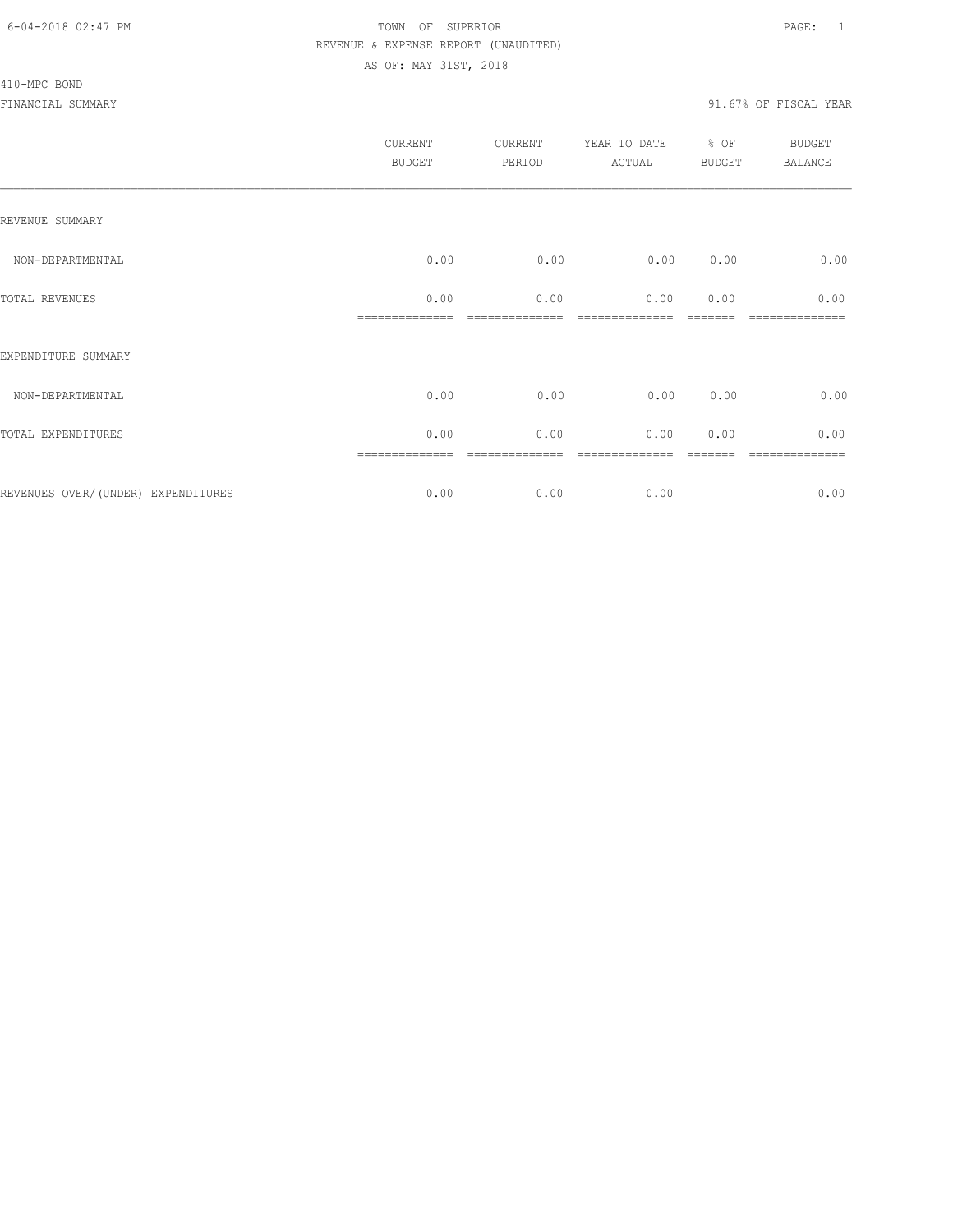#### 500-GRANTS

|                                    | CURRENT<br><b>BUDGET</b>                        | CURRENT<br>PERIOD       | YEAR TO DATE<br>ACTUAL         | % OF<br><b>BUDGET</b>                                                                                                                                                                                                                                                                                                                                                                                                                                                                              | <b>BUDGET</b><br><b>BALANCE</b>   |
|------------------------------------|-------------------------------------------------|-------------------------|--------------------------------|----------------------------------------------------------------------------------------------------------------------------------------------------------------------------------------------------------------------------------------------------------------------------------------------------------------------------------------------------------------------------------------------------------------------------------------------------------------------------------------------------|-----------------------------------|
| REVENUE SUMMARY                    |                                                 |                         |                                |                                                                                                                                                                                                                                                                                                                                                                                                                                                                                                    |                                   |
| NON-DEPARTMENTAL                   | 3,025,000.00                                    | $0.00$ (                | 244,594.46)                    | $8.09 -$                                                                                                                                                                                                                                                                                                                                                                                                                                                                                           | 3,269,594.46                      |
| CDBG 153-09 MAGMA CLUB             | 0.00                                            | 0.00                    | 0.00                           | 0.00                                                                                                                                                                                                                                                                                                                                                                                                                                                                                               | 0.00                              |
| DEPT OF COMM-STIMULUS              | 0.00                                            | 0.00                    | 0.00                           | 0.00                                                                                                                                                                                                                                                                                                                                                                                                                                                                                               | 0.00                              |
| PINAL COUNTY-STIMULUS              | 0.00                                            | 0.00                    | 0.00                           | 0.00                                                                                                                                                                                                                                                                                                                                                                                                                                                                                               | 0.00                              |
| AZ DEPT OF HOMELAND SRTY           | 0.00                                            | 0.00                    | 0.00                           | 0.00                                                                                                                                                                                                                                                                                                                                                                                                                                                                                               | 0.00                              |
| GOHS GRANT                         | 0.00                                            | 0.00                    | 0.00                           | 0.00                                                                                                                                                                                                                                                                                                                                                                                                                                                                                               | 0.00                              |
| ENERGY EFFICIENCY GRANT            | 0.00                                            | 0.00                    | 0.00                           | 0.00                                                                                                                                                                                                                                                                                                                                                                                                                                                                                               | 0.00                              |
| TTAC GRANT                         | 0.00                                            | 0.00                    | 0.00                           | 0.00                                                                                                                                                                                                                                                                                                                                                                                                                                                                                               | 0.00                              |
| CDBG 2011 WWTP                     | 0.00                                            | 0.00                    | 0.00                           | 0.00                                                                                                                                                                                                                                                                                                                                                                                                                                                                                               | 0.00                              |
| PSSP GRANT                         | 0.00                                            | 0.00                    | 0.00                           | 0.00                                                                                                                                                                                                                                                                                                                                                                                                                                                                                               | 0.00                              |
| RESOLUTION COPPER GIVING           | 0.00                                            | 0.00                    | 0.00                           | 0.00                                                                                                                                                                                                                                                                                                                                                                                                                                                                                               | 0.00                              |
| MISC                               | 0.00                                            | 0.00                    | 0.00                           | 0.00                                                                                                                                                                                                                                                                                                                                                                                                                                                                                               | 0.00                              |
| CONTINGENCY                        | 0.00                                            | 0.00                    | 0.00                           | 0.00                                                                                                                                                                                                                                                                                                                                                                                                                                                                                               | 0.00                              |
| TOTAL REVENUES                     | 3,025,000.00<br>--------------- --------------- | $0.00$ (                | 244,594.46)<br>--------------- | $8.09 -$<br>$\begin{array}{cccccccccc} \multicolumn{2}{c}{} & \multicolumn{2}{c}{} & \multicolumn{2}{c}{} & \multicolumn{2}{c}{} & \multicolumn{2}{c}{} & \multicolumn{2}{c}{} & \multicolumn{2}{c}{} & \multicolumn{2}{c}{} & \multicolumn{2}{c}{} & \multicolumn{2}{c}{} & \multicolumn{2}{c}{} & \multicolumn{2}{c}{} & \multicolumn{2}{c}{} & \multicolumn{2}{c}{} & \multicolumn{2}{c}{} & \multicolumn{2}{c}{} & \multicolumn{2}{c}{} & \multicolumn{2}{c}{} & \multicolumn{2}{c}{} & \mult$ | 3, 269, 594.46<br>--------------- |
| EXPENDITURE SUMMARY                |                                                 |                         |                                |                                                                                                                                                                                                                                                                                                                                                                                                                                                                                                    |                                   |
| NON-DEPARTMENTAL                   | 0.00                                            | 0.00                    | 14,854.00                      | $0.00$ (                                                                                                                                                                                                                                                                                                                                                                                                                                                                                           | 14,854.00)                        |
| CDBG 153-09 MAGMA CLUB             | 0.00                                            | 0.00                    | 0.00                           | 0.00                                                                                                                                                                                                                                                                                                                                                                                                                                                                                               | 0.00                              |
| DEPT OF COMM-STIMULUS              | 0.00                                            | 0.00                    | 0.00                           | 0.00                                                                                                                                                                                                                                                                                                                                                                                                                                                                                               | 0.00                              |
| PINAL COUNTY-STIMULUS              | 0.00                                            | 0.00                    | 0.00                           | 0.00                                                                                                                                                                                                                                                                                                                                                                                                                                                                                               | 0.00                              |
| AZ DEPT OF HOMELAND SRTY           | 0.00                                            | 0.00                    | 0.00                           | 0.00                                                                                                                                                                                                                                                                                                                                                                                                                                                                                               | 0.00                              |
| GOHS GRANT                         | 0.00                                            | 0.00                    | 0.00                           | 0.00                                                                                                                                                                                                                                                                                                                                                                                                                                                                                               | 0.00                              |
| ENERGY EFFICIENCY GRANT            | 0.00                                            | 0.00                    | 0.00                           | 0.00                                                                                                                                                                                                                                                                                                                                                                                                                                                                                               | 0.00                              |
| TTAC GRANT                         | 0.00                                            | 0.00                    | 0.00                           | 0.00                                                                                                                                                                                                                                                                                                                                                                                                                                                                                               | 0.00                              |
| CDBG 2011 WWTP                     | 0.00                                            | 0.00                    | 0.00                           | 0.00                                                                                                                                                                                                                                                                                                                                                                                                                                                                                               | 0.00                              |
| PSSP GRANT                         | 0.00                                            | 0.00                    | 0.00                           | 0.00                                                                                                                                                                                                                                                                                                                                                                                                                                                                                               | 0.00                              |
| RESOLUTION COPPER GIVING           | 0.00                                            | $0.00$ (                | 150.70)                        | 0.00                                                                                                                                                                                                                                                                                                                                                                                                                                                                                               | 150.70                            |
| MISC                               | 0.00                                            | 0.00                    | 0.00                           | 0.00                                                                                                                                                                                                                                                                                                                                                                                                                                                                                               | 0.00                              |
| CONTINGENCY                        | 3,025,000.00                                    | 0.00                    | 0.00                           | 0.00                                                                                                                                                                                                                                                                                                                                                                                                                                                                                               | 3,025,000.00                      |
| TOTAL EXPENDITURES                 | 3,025,000.00<br>==============                  | 0.00<br>--------------- | 14,703.30                      | 0.49                                                                                                                                                                                                                                                                                                                                                                                                                                                                                               | 3,010,296.70                      |
| REVENUES OVER/(UNDER) EXPENDITURES | 0.00                                            | $0.00$ (                | 259, 297. 76)                  |                                                                                                                                                                                                                                                                                                                                                                                                                                                                                                    | 259,297.76                        |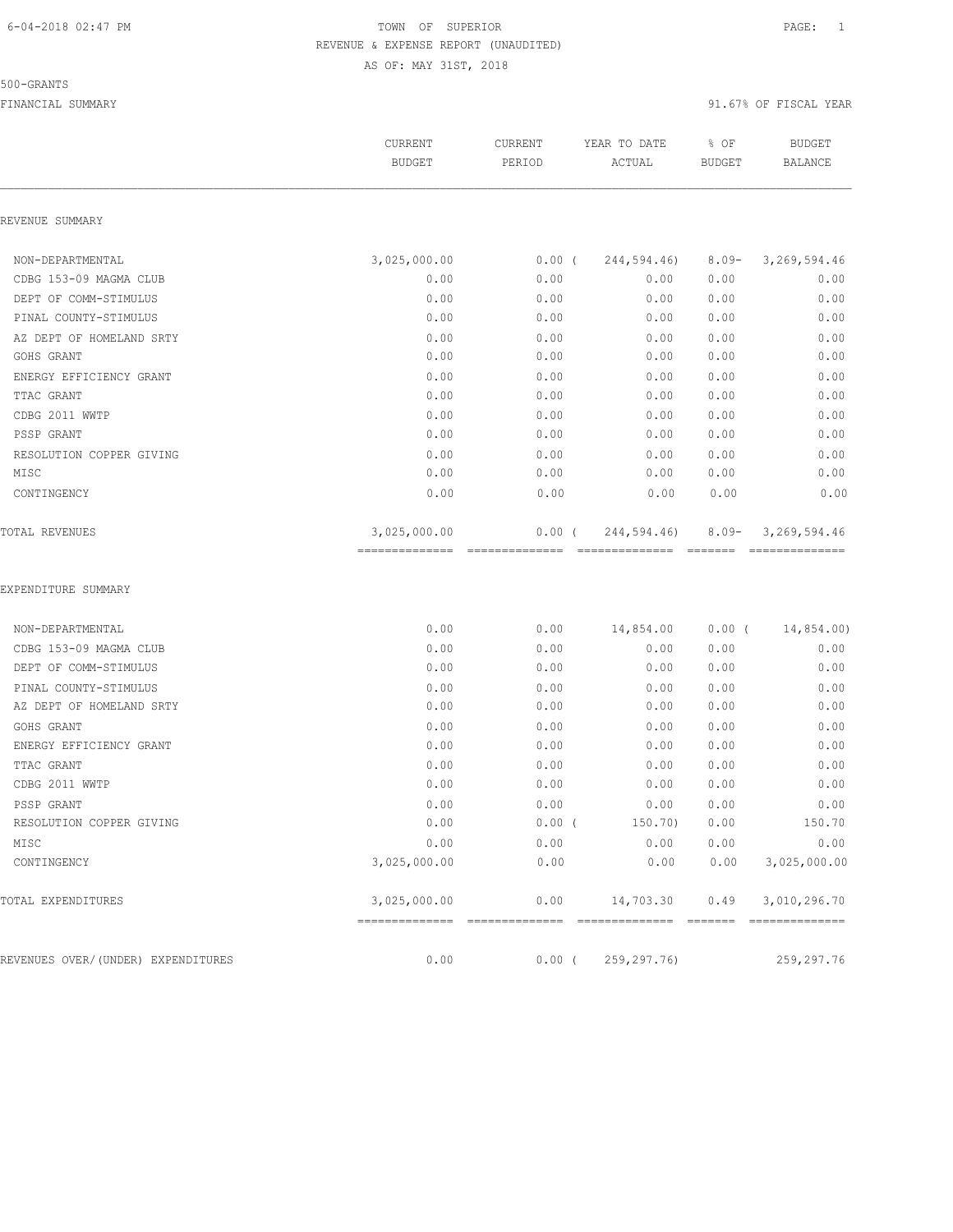# 510-Emergency Services

|                                    | CURRENT<br><b>BUDGET</b> | CURRENT<br>PERIOD | YEAR TO DATE<br>ACTUAL            | % OF<br><b>BUDGET</b> | <b>BUDGET</b><br>BALANCE |
|------------------------------------|--------------------------|-------------------|-----------------------------------|-----------------------|--------------------------|
| REVENUE SUMMARY                    |                          |                   |                                   |                       |                          |
| NON-DEPARTMENTAL                   | 0.00                     | 0.00              | 244,594.46                        | $0.00$ (              | 244,594.46)              |
| RESOLUTION COPPER EMRGNC           | 0.00                     | 0.00              | 522,000.00                        | $0.00$ (              | 522,000.00)              |
| <b>TOTAL REVENUES</b>              | 0.00<br>--------------   | 0.00              | 766,594.46                        | 0.00(                 | 766,594.46)              |
| EXPENDITURE SUMMARY                |                          |                   |                                   |                       |                          |
| RESOLUTION COPPER EMRGNC           | 0.00                     |                   | 46,762.46 598,635.31 0.00 (       |                       | 598,635.31)              |
| TOTAL EXPENDITURES                 | 0.00                     | 46,762.46         | 598,635.31                        | $0.00$ (              | 598,635.31)              |
| REVENUES OVER/(UNDER) EXPENDITURES |                          |                   | $0.00$ ( $46,762.46$ ) 167,959.15 | $\sqrt{2}$            | 167,959.15)              |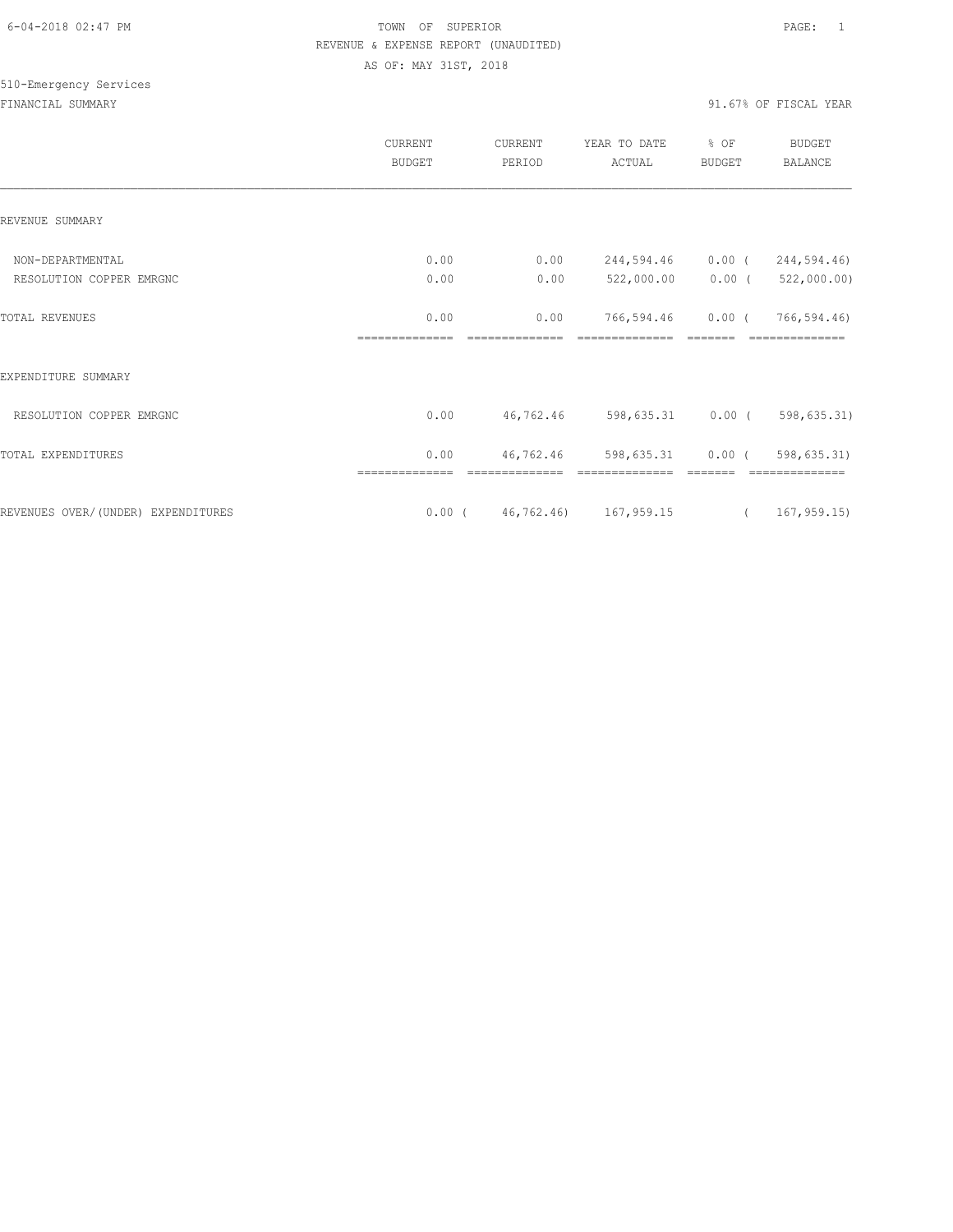| <b>CURRENT</b><br><b>BUDGET</b> | CURRENT<br>PERIOD | YEAR TO DATE<br>ACTUAL | % OF<br><b>BUDGET</b> | <b>BUDGET</b><br><b>BALANCE</b> |
|---------------------------------|-------------------|------------------------|-----------------------|---------------------------------|
|                                 |                   |                        |                       |                                 |
| 0.00                            | 0.00              | 0.00                   | 0.00                  | 0.00                            |
| 0.00                            | 0.00              | 0.00                   | 0.00                  | 0.00<br>-----------             |
|                                 |                   |                        |                       |                                 |
| 0.00                            | 0.00              | 0.00                   | 0.00                  | 0.00                            |
| 0.00                            | 0.00              | 0.00                   | 0.00                  | 0.00                            |
| 0.00                            | 0.00              | 0.00                   |                       | 0.00                            |
|                                 |                   |                        |                       |                                 |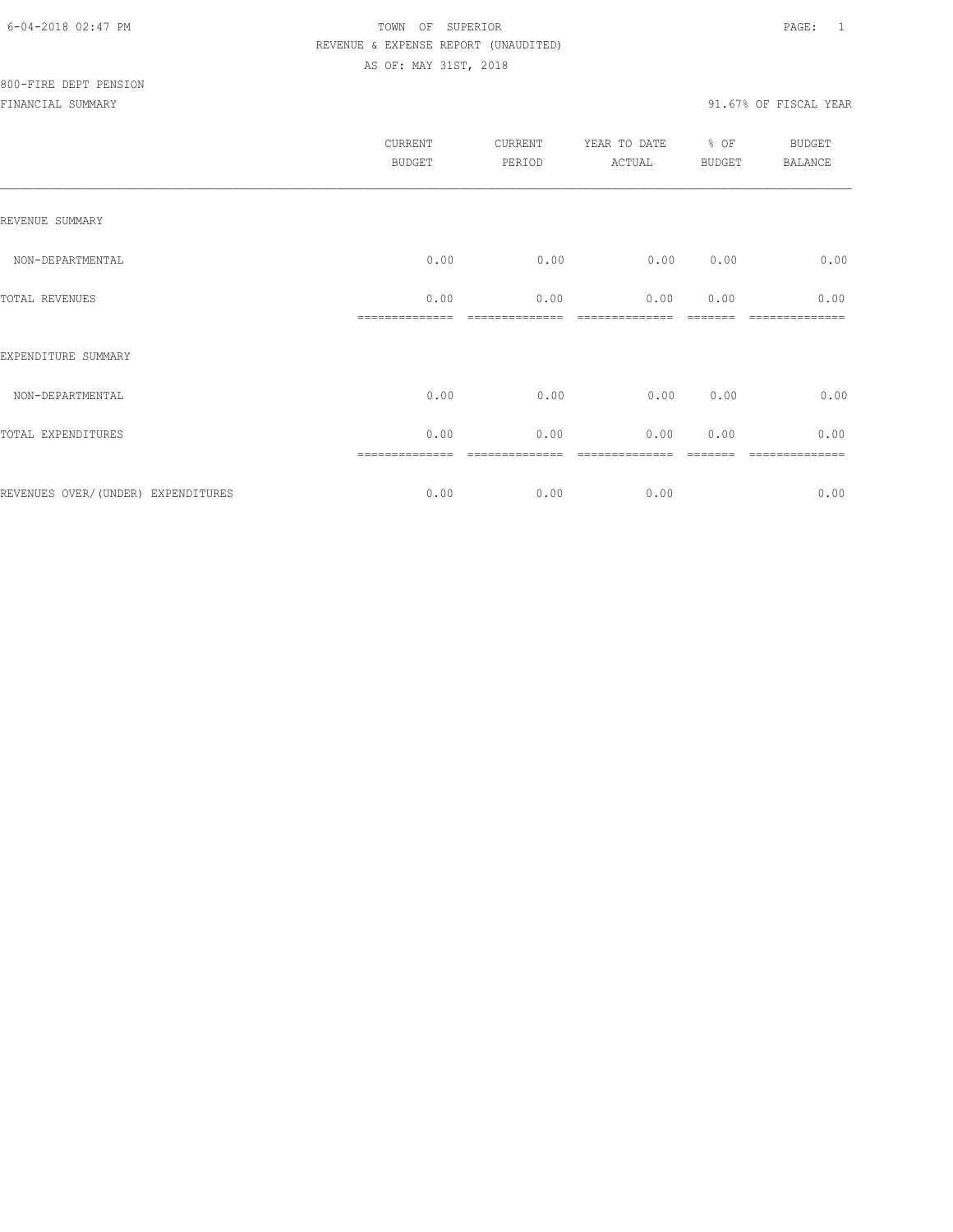#### 810-LGIP

|                                     | CURRENT<br>BUDGET | CURRENT<br>PERIOD | YEAR TO DATE<br>ACTUAL | % OF<br>BUDGET | <b>BUDGET</b><br>BALANCE |
|-------------------------------------|-------------------|-------------------|------------------------|----------------|--------------------------|
| REVENUE SUMMARY                     |                   |                   |                        |                |                          |
| NON-DEPARTMENTAL                    | 0.00              | 0.00              | 0.00                   | 0.00           | 0.00                     |
| TOTAL REVENUES                      | 0.00              | 0.00              | 0.00                   | 0.00           | 0.00                     |
| EXPENDITURE SUMMARY                 |                   |                   |                        |                |                          |
| NON-DEPARTMENTAL                    | 0.00              | 0.00              | 0.00                   | 0.00           | 0.00                     |
| TOTAL EXPENDITURES                  | 0.00              | 0.00              | 0.00                   | 0.00           | 0.00                     |
|                                     |                   |                   |                        |                | ========                 |
| REVENUES OVER/ (UNDER) EXPENDITURES | 0.00              | 0.00              | 0.00                   |                | 0.00                     |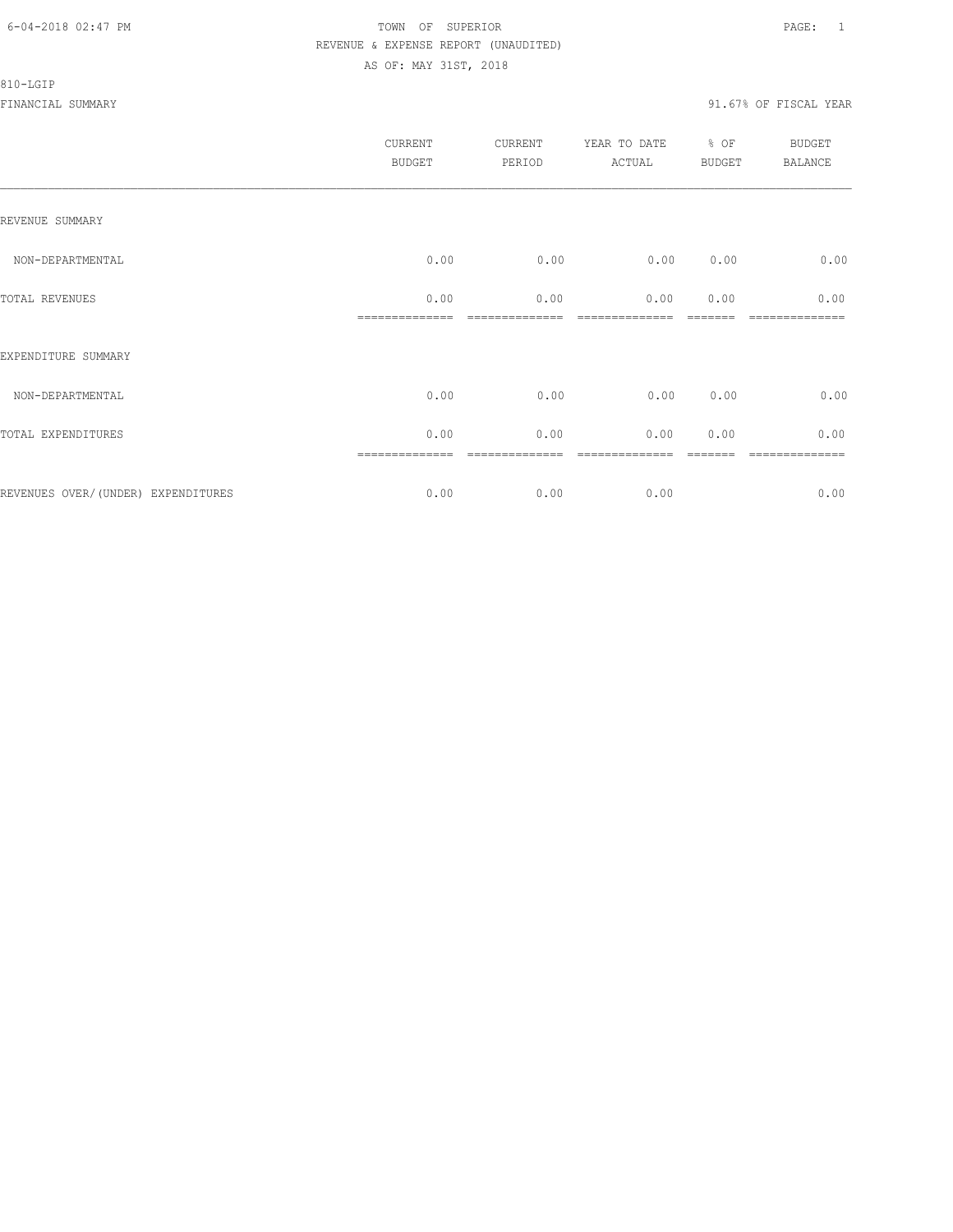### 820-EXPLORERS

|                                    | <b>CURRENT</b><br><b>BUDGET</b> | CURRENT<br>PERIOD | YEAR TO DATE<br>ACTUAL | % OF<br><b>BUDGET</b> | BUDGET<br><b>BALANCE</b> |
|------------------------------------|---------------------------------|-------------------|------------------------|-----------------------|--------------------------|
| REVENUE SUMMARY                    |                                 |                   |                        |                       |                          |
| NON-DEPARTMENTAL                   | 0.00                            | 0.00              | 0.00                   | 0.00                  | 0.00                     |
| TOTAL REVENUES                     | 0.00                            | 0.00              | 0.00                   | 0.00                  | 0.00                     |
| EXPENDITURE SUMMARY                |                                 |                   |                        |                       |                          |
| NON-DEPARTMENTAL                   | 0.00                            | 0.00              | 0.00                   | 0.00                  | 0.00                     |
| TOTAL EXPENDITURES                 | 0.00                            | 0.00              | 0.00                   | 0.00                  | 0.00                     |
| REVENUES OVER/(UNDER) EXPENDITURES | 0.00                            | 0.00              | 0.00                   |                       | $====$<br>0.00           |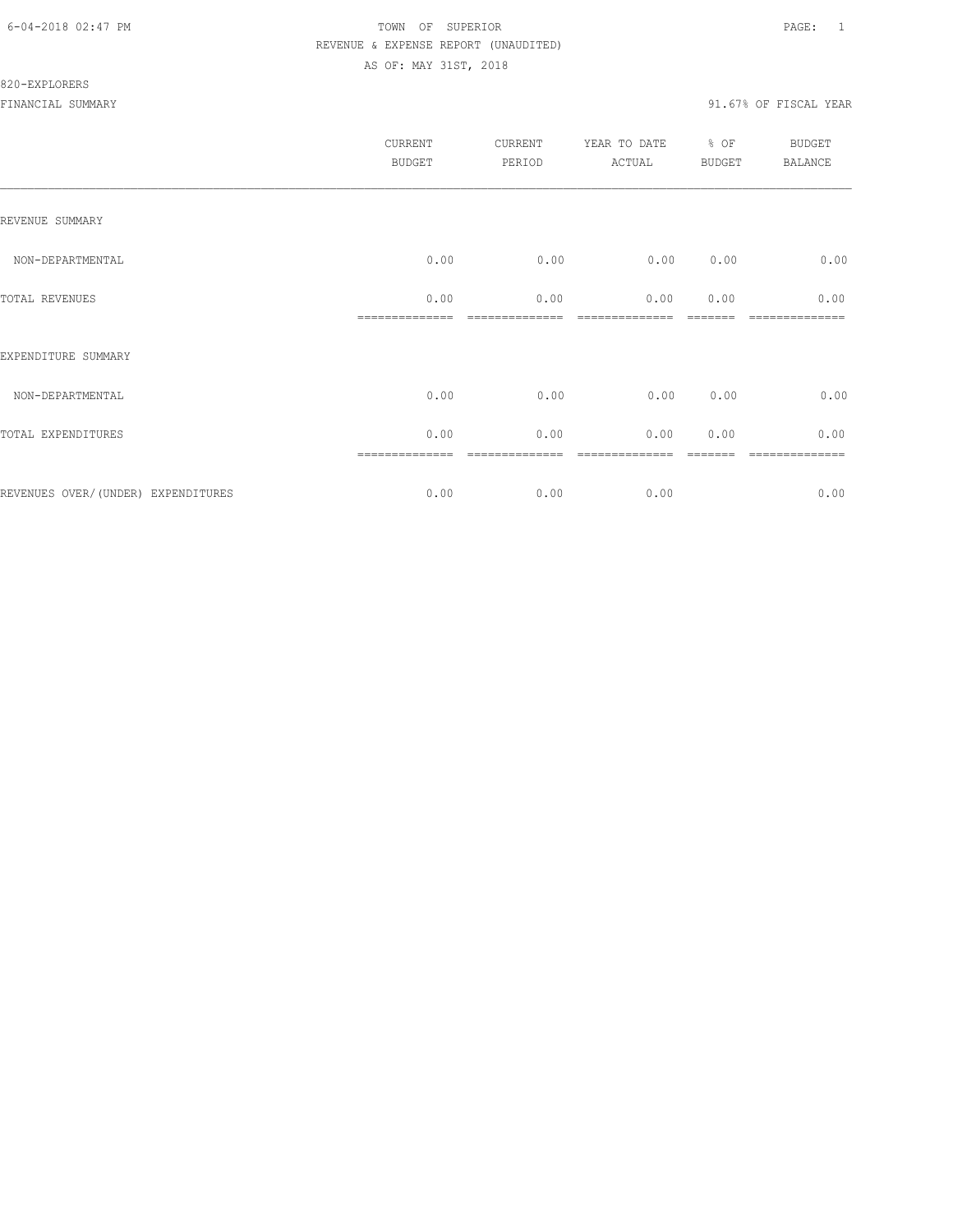| CURRENT<br><b>BUDGET</b> | <b>CURRENT</b><br>PERIOD | YEAR TO DATE<br>ACTUAL | % OF<br><b>BUDGET</b> | BUDGET<br><b>BALANCE</b>                         |
|--------------------------|--------------------------|------------------------|-----------------------|--------------------------------------------------|
|                          |                          |                        |                       |                                                  |
| 0.00                     | 0.00                     |                        |                       |                                                  |
| 0.00                     | 0.00                     | 3,653.00               | $0.00$ (              | 3,653.00                                         |
|                          |                          |                        |                       |                                                  |
| 0.00                     | 0.00                     |                        |                       | 3,008.87)                                        |
| 0.00                     | 0.00                     | 3,008.87               | $0.00$ (              | 3,008.87)                                        |
| 0.00                     | 0.00                     | 644.13                 |                       | 644.13)                                          |
|                          |                          |                        |                       | $3,653.00$ 0.00 ( 3,653.00)<br>$3,008.87$ 0.00 ( |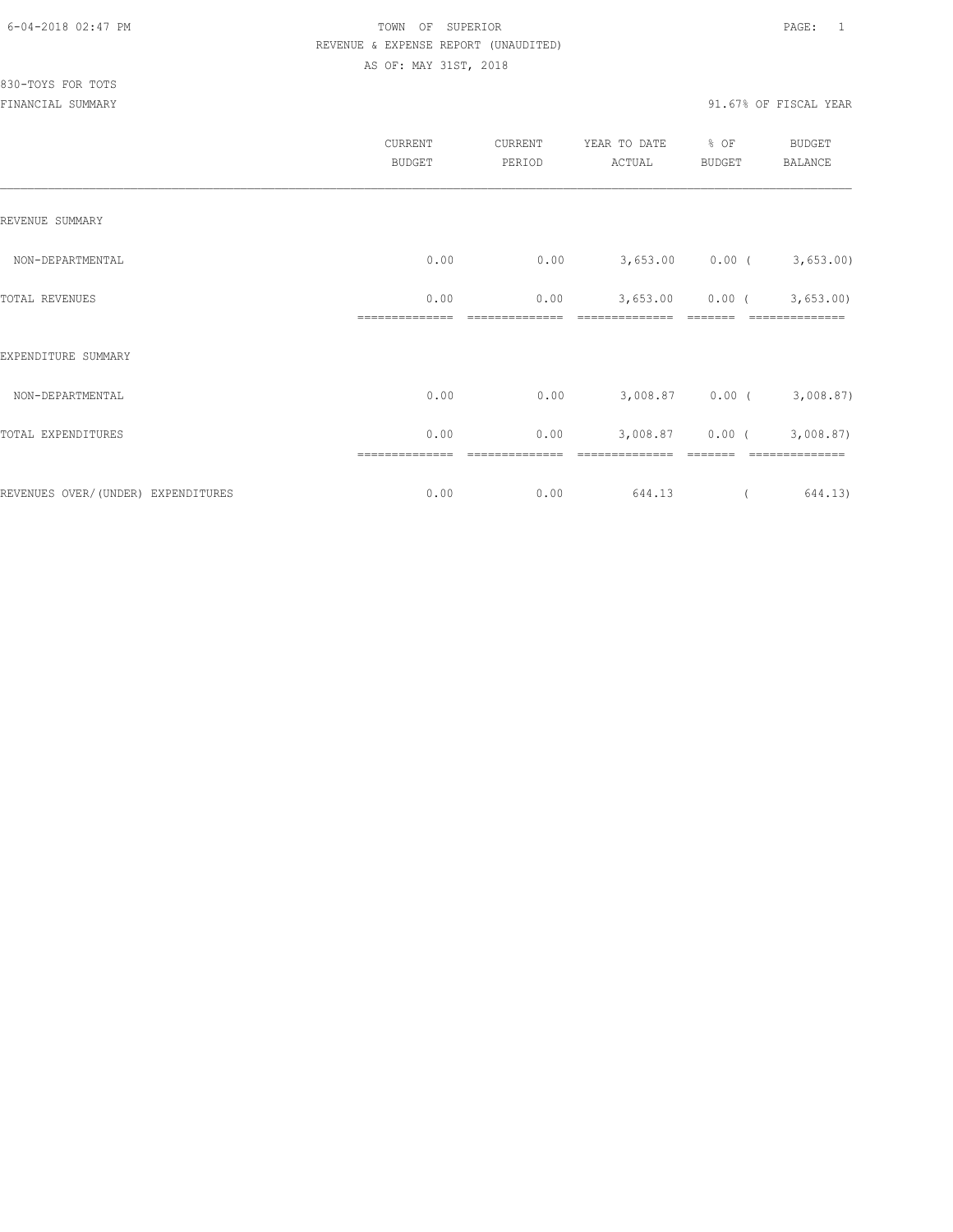|                                     | <b>CURRENT</b><br><b>BUDGET</b> | CURRENT<br>PERIOD | YEAR TO DATE<br>ACTUAL | $\div$ OF<br>BUDGET | BUDGET<br>BALANCE      |
|-------------------------------------|---------------------------------|-------------------|------------------------|---------------------|------------------------|
| REVENUE SUMMARY                     |                                 |                   |                        |                     |                        |
| TOTAL REVENUES                      | 0.00                            | 0.00              | 0.00 0.00              |                     | 0.00                   |
| EXPENDITURE SUMMARY                 |                                 |                   |                        |                     |                        |
| NON-DEPARTMENTAL                    | 0.00                            | 0.00              | 0.00                   | 0.00                | 0.00                   |
| TOTAL EXPENDITURES                  | 0.00                            | 0.00              | 0.00                   | 0.00                | 0.00<br>============== |
| REVENUES OVER/ (UNDER) EXPENDITURES | 0.00                            | 0.00              | 0.00                   |                     | 0.00                   |